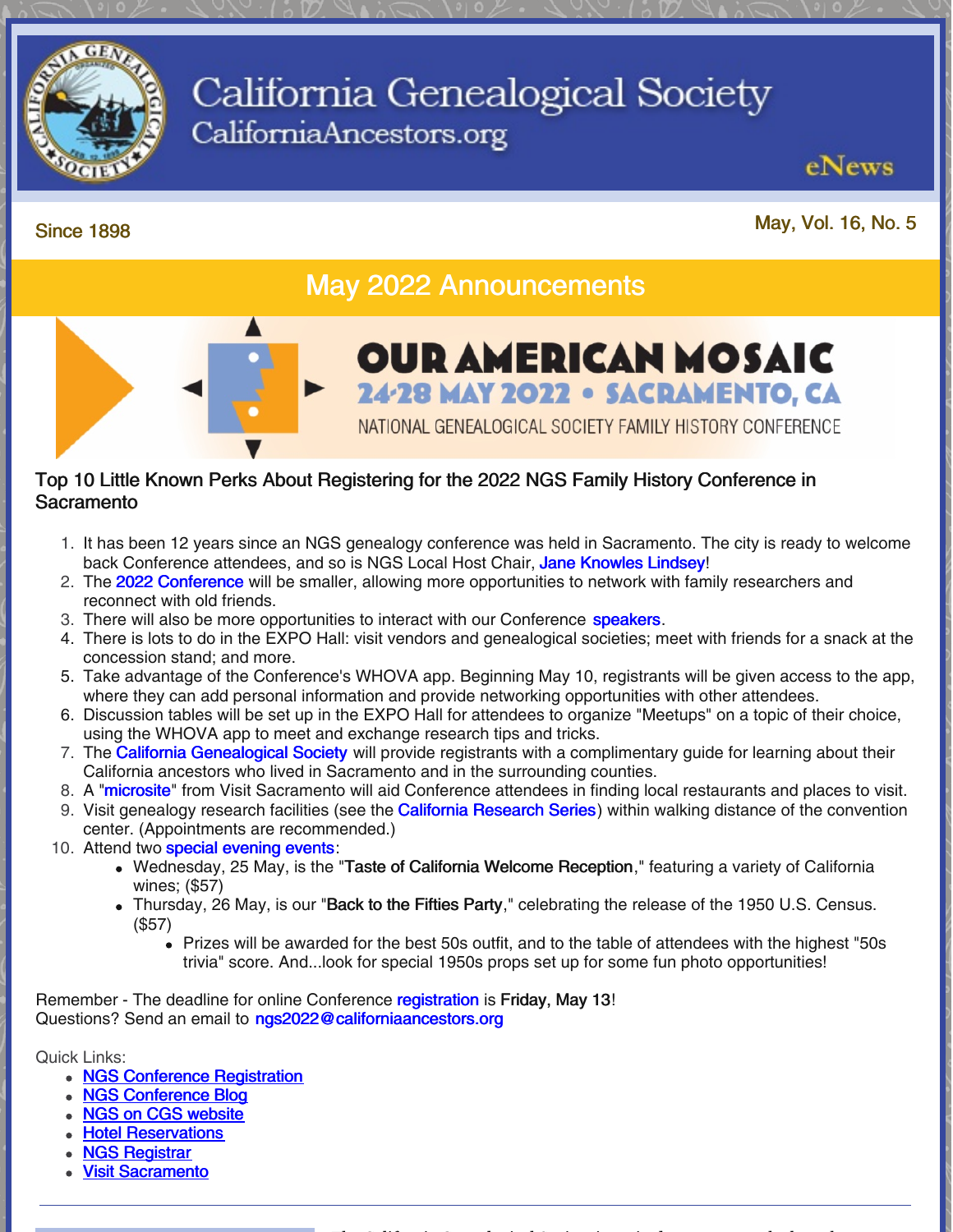

The California Genealogical Society is excited to announce the launch of *Member [Connections](https://www.californiaancestors.org/member-connections/)*!

As a new benefit to our members, we'd like to bring you all closer together in collaboration. Have you ever wondered who at CGS is also interested in Mayflower, Sweden, Malaysia, Greek Orthodox records, Lineage Societies? Who shares your genealogical interests and is also a member of CGS? Who might be able to help you with your specific questions? Our Special Interest Groups offer an opportunity to connect with other like-minded members, but with *Member [Connections](https://www.californiaancestors.org/member-connections/)* you can now connect one-on-one with other CGS members who have interests matching yours.

With *Member [Connections](https://www.californiaancestors.org/member-connections/)* you will set up a personal profile detailing your interests in genealogy. Your profile will go into a database with other participating member profiles. You can then search all those profiles for people

at CGS that share your interests. Once you find matches, you can send private messages to each other to further your collaboration. The more people that launch profiles, the more opportunities for finding the right match.

*Member [Connections](https://www.californiaancestors.org/member-connections/)* brings CGS members together in a society of shared interests.

Start Your Profile [Today!](https://www.californiaancestors.org/member-connections/)

Check out the revamped CGS [YouTube](https://www.youtube.com/user/CAancestors) channel.



Watch the California Research Series videos, as well as informative videos about CGS in depth. If you haven't watched it, Chris Patillo's 'CGS Website & Library' is a wealth of information about the resources of CGS.

Stay tuned for more offerings.

### Classes and SIGs

#### Register on [Eventbrite](https://www.eventbrite.com/o/california-genealogical-society-amp-library-5537240243).

We are extremely pleased to continue to offer our ONLINE classes.

All remote classes will now have live closed captioning. If you feel you need a bit of extra help in either of these areas to have a successful experience with our Zoom events, email [events@californiaancestors.org](mailto:events@californiaancestors.org) and we will be in touch.



#### Genealogical Resources at the National Archives at San Francisco

#### Presented by Sean Heyliger

The National Archives at San Francisco is part of the National Archives system whose headquarters are in Washington, DC. Among their holdings are those on Alcatraz inmates, Alien Case Files, immigration case files, Bureau of Indian Affairs, records of US District Courts and Court of Appeals, maritime record groups, Bureau of Land Management/General Land Office, military records, and New Deal personnel records. They have a very knowledgeable, friendly staff and are open on a limited basis at this time. Dial in to learn more!

#### [Tuesday,](https://www.eventbrite.com/e/genealogical-resources-at-the-national-archives-at-san-francisco-tickets-321584336407?aff=ebdsoporgprofile) 3 May from 3 -4 pm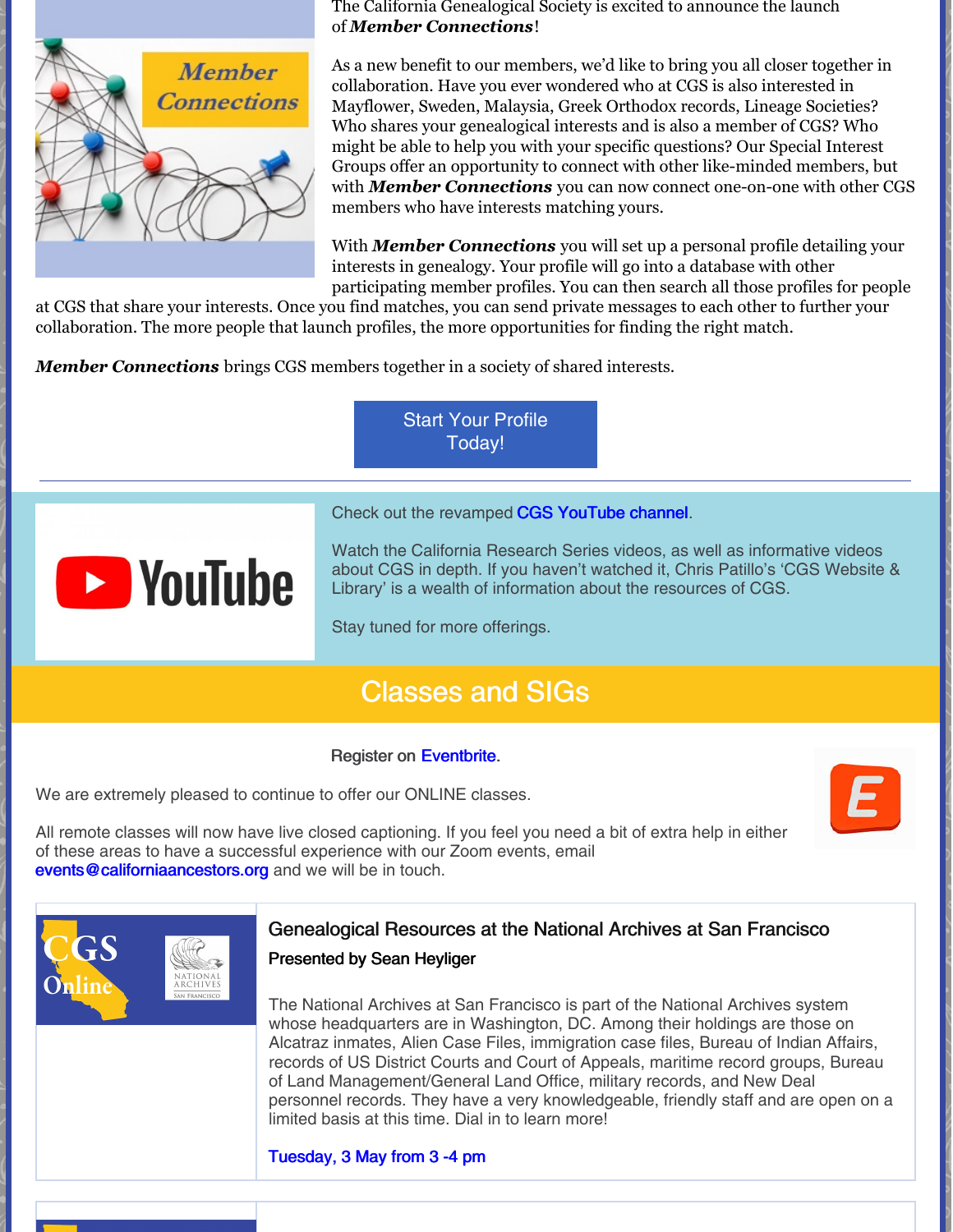### 2022 Intro to Genealogy - 1st Saturday Free! Overview and Focused Topics

Not sure how to get started with your family research? Interested in refreshing your skills? Join us for a FREE Introduction to Genealogy class on the FIRST SATURDAY of every month.

[Saturday,](https://www.eventbrite.com/e/2022-intro-to-genealogy-1st-saturday-free-overview-and-focused-topics-registration-212156083557?aff=ebdsoporgprofile) 7 May from 10 am - noon



### Round Table

Facilitated by Jacqueline Henderson and Lisa Gorrell, CG

This group is for CGS Members to connect. It is a venue where attendees can share things they've learned or found. Often this sparks ideas for others on their own research. It is also a great way to brainstorm ideas for new avenues of research when you get stumped.

2nd Wednesday of each month, next on 11 May from 6:30 - 8 pm Email **[Jacqueline](mailto:jhenderson@californiaancestors.org)** or [Lisa](mailto:lgorrell@californiaancestors.org) for a link to the Zoom meeting.



Family Tree Maker Special Interest Group

Hosted by Ron Madson and Karen Halfon

This Family Tree Maker Special Interest Group is perfect for new FTM users, people who are just FTM curious, and experienced FTM veterans. All Welcome!

#### [Saturday,](https://www.eventbrite.com/e/family-tree-maker-sig-apr-16-plan-workspace-web-search-workspace-tickets-302254038967?aff=ebdsoporgprofile) 18 Jun from 1 - 3 pm



RootsMagic Users Group - SIG

Users of Roots Magic will meet to discuss helpful hints for using the software. For the first meeting, we will demonstrate some features of the new Version 8. We will also discuss how the group would like to move forward on a regular basis.

#### [Wednesday,](https://www.eventbrite.com/e/roots-magic-special-interest-group-registration-292926088817?aff=ebdsoporgprofile) 22 Jun from 6:30 pm

We will meet on the 4th Wednesdays

### Class Recordings and other events



### **[Searching](https://www.eventbrite.com/e/searching-for-irish-names-registration-229655213927) for Irish Names**

Having trouble finding your ancestors in Irish records? It may be that they used one or more of many variants, both for surnames and first names. Learn about the O', Mc, and Mac, the vowel and consonant substitutions, the influence of Vikings, Normans, English and the Church that will help you identify likely relationships. Also hear about the different searching rules on the major Irish websites.

The video will be available through May 23.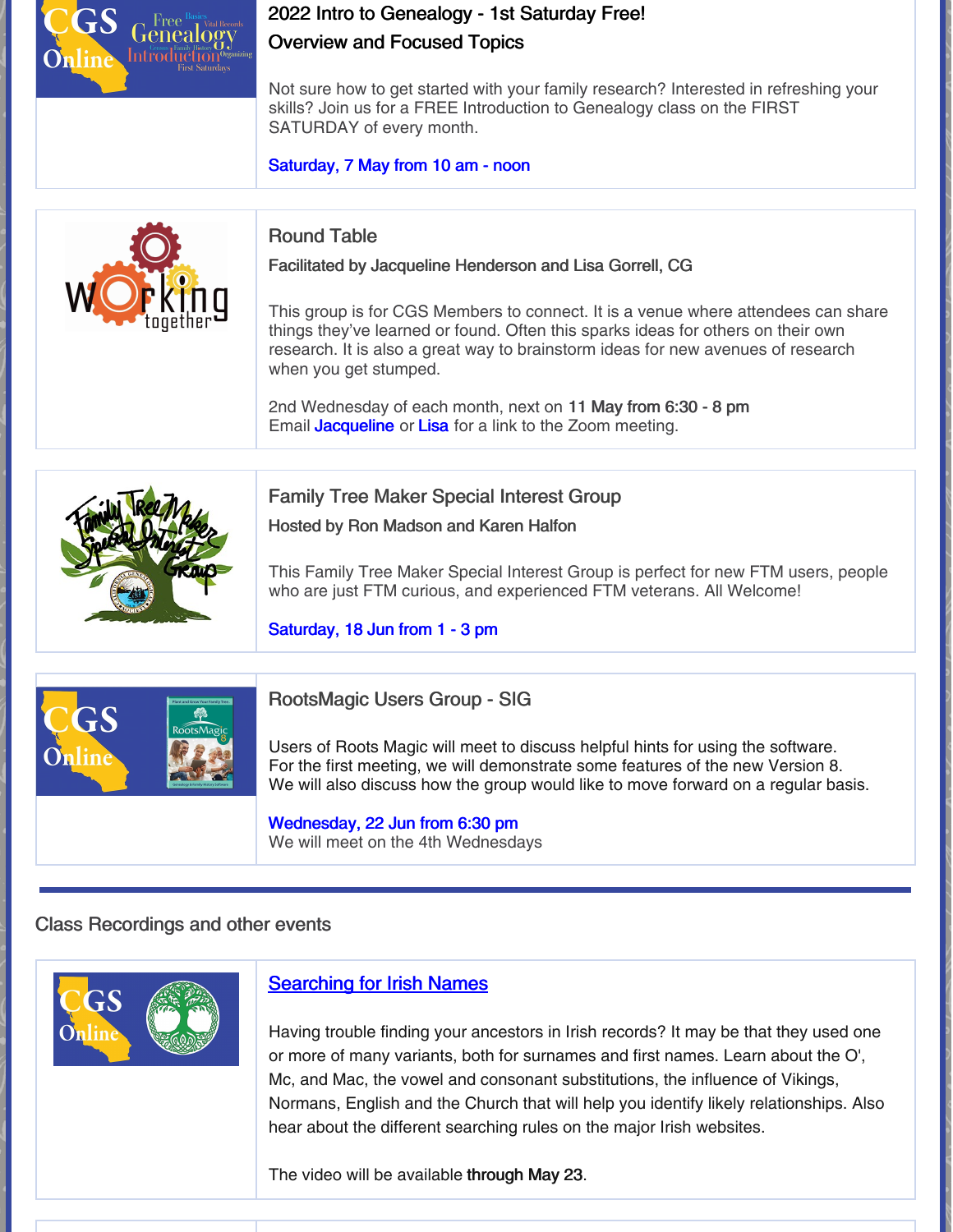

#### What's [Available](https://vimeo.com/647623703) on the CGS Website and in the Library

Chris Pattillo talks about resources available at our library to help guests prepare for a library tour. This recorded presentation was originally given at the Placer County Genealogical Society. Chris gave the talk while live on our website, showing the attendees not only what is available at our library and where to find things but also explained what resources are available on our website that they can access from home. For anyone interested in learning more about what is in our library, where to find things, or what can be found on our website this is a very helpful and informative video. [Check](https://vimeo.com/647623703) it out.



The DNA Skills SIG facilitated by Mark [McLaren](mailto:greatscot@earthlink.net) is open for new members. If you'd like to join please contact Mark.

## **Volunteers**



A "tip of the turban" to recipients of our 2022 "Genie Awards"

Congratulations to Jean Alderson, Liz Summerhayes, and Kristi Wessenberg, who were recently honored for their CGS volunteer work with the 2022 "Genie Award." The coveted "magic lamp" was presented to these three volunteers, singled out for their exceptional work with the ongoing California Surnames Index.

The indexing project makes it easier for researching California ancestors. Jean, Liz, and Kristi spent hours upon hours going through books from the CGS Library, identifying family names and entering them into a searchable database. Due to restricted access to the CGS Library during the Covid-19 situation, Library Chair Chris Pattillo personally delivered books to local volunteers who contributed their time to the project. Our "super indexers" were Jean, with 10 books, followed by Liz with 12, and Kristi, who indexed 13 books!

The Genie Awards are generally presented during "National Volunteers Month" in April, accompanied by festivities at the CGS Library (food, drink, and merriment!) However, 2022 was the third year in a row that the awards were presented online, during the April CGS Board Meeting. We are keeping our fingers crossed that in April 2023, we will be back in the Library to honor all of our dedicated CGS volunteers.



Again - thanks to ALL of our volunteers for contributing their time and talents to our 124-year-old organization.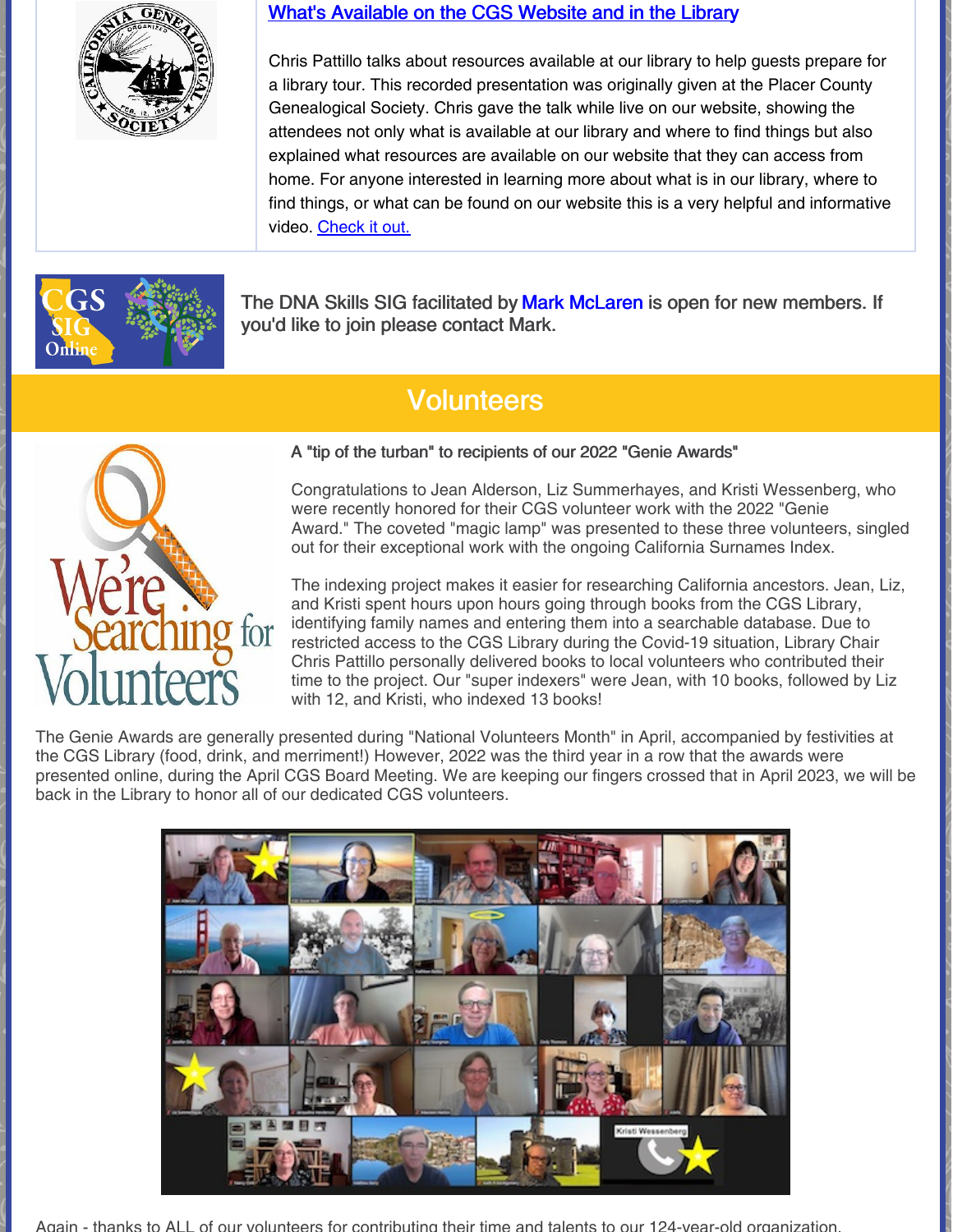Again - thanks to ALL of our volunteers for contributing their time and talents to our 124-year-old organization.

For information about becoming a CGS volunteer, contact [Kathleen](mailto:kbeitiks@californiaancestors.org) Beitiks.

# Meetings & More

# CGS Board

### 14 May

The CGS Board will meet online via Zoom. Everyone is welcome to attend by [registering](https://tinyurl.com/48ysezf6) on Eventbrite. Please sign in early to make sure you are able to see the program. We will send joining instructions the night before which will give you access.

### Agenda

- Officer Reports
- Committee Reports
- Old Business
- New Business



If you would like to host a Special Interest Group then please contact Jacqueline [Henderson](mailto:jhenderson@californiaancestors.org).

# **Blogs**

Please subscribe to the [CGS](http://blog.californiaancestors.org/) Blog. If you haven't been receiving our blog posts on a regular basis, be sure to re-subscribe. It is a great source of information about classes, events, volunteers, and members.



We welcome your stories! If you have an idea for a blog post, a family history story you want to share, or would like to be an occasional or even regular guest [contributor,](mailto:jdix@californiaancestors.org) please contact Blog Editor Jennifer Dix.

| <b>CGS Blog</b>                           | • 2022 NGS Conference Speakers<br><b>Stewart Blandón Traiman</b><br><b>Cindy Thomson</b><br><b>Linda Harms Okazaki</b><br><b>Trish Hackett Nicola</b><br><b>Carly Lane Morgan</b><br>• Marisa Louie Lee<br>• Expand Your Genealogy Library and Support CGS! -- by Chris Pattillo<br>• California Research series: CHS and NARA San Francisco<br>• A message from NGS local host chair Jane Lindsey<br>• 2022 Genie Awards!<br>• Help index the newly released 1950 census! |
|-------------------------------------------|----------------------------------------------------------------------------------------------------------------------------------------------------------------------------------------------------------------------------------------------------------------------------------------------------------------------------------------------------------------------------------------------------------------------------------------------------------------------------|
| <b>Other</b><br>Genealogy<br><b>Blogs</b> | • Cemetery Research: Six Photos You Must Take -- by Lisa Lisson<br>• Proving a Parent-Child Link Using Ancestry DNA Thrulines and Documentary<br><b>Research: Part 1 -- by Diana Elder</b><br>• No assumptions! -- by Judy G. Russell                                                                                                                                                                                                                                      |
|                                           | • Ancestry® Proprietary Artificial Intelligence-Powered Handwriting Recognition<br>Technology Processes Over 150 Million Records from the 1950 U.S. Census in Only 9<br><b>Days</b> -- on Ancestry Blog                                                                                                                                                                                                                                                                    |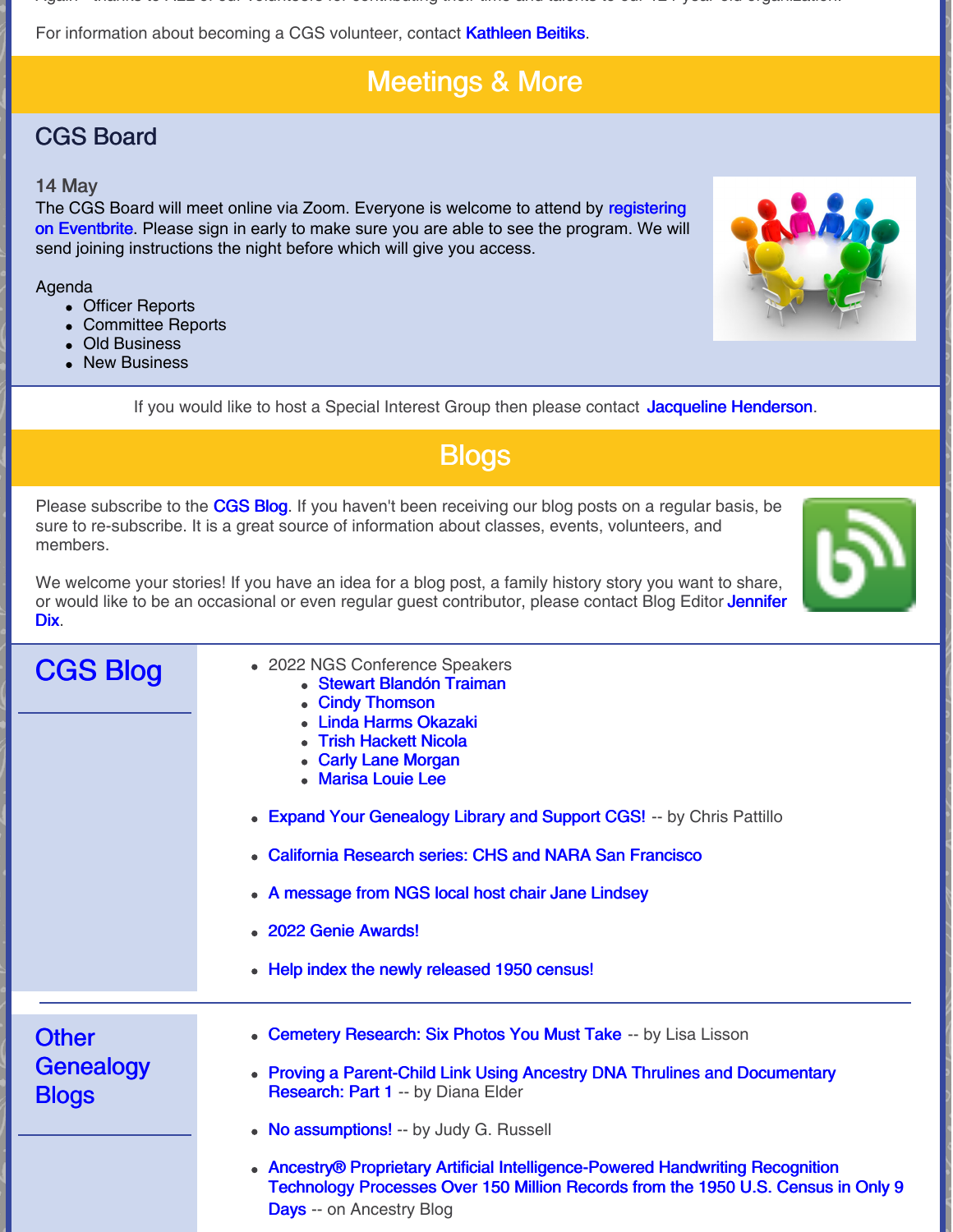- The 1850 United States [Census](https://www.familysearch.org/en/blog/1850-united-states-census) -- by Annie Tennant
- When [Ancestors](https://www.amyjohnsoncrow.com/when-ancestors-changed-names/) Changed Names -- by Amy Johnson Crow



Simplified Steps for Using the 1950 U.S. Census| by Aimee Cross

# Events & Conferences

There are always many other events happening in the Bay Area and across the nation.

For the latest events, check [Conference](https://conferencekeeper.org/) Keeper.org.

#### Local Events Family History Library [Webinar](https://www.familysearch.org/wiki/en/Family_History_Library_Classes_and_Webinars) Series **Bay Area [Genealogy](https://www.library.ca.gov/sutro/genealogy/calendar/) Calendar**

maintained by the Sutro Library



January 28, 2022 - June 25, 2022

# **Chinese Pioneers: Power** and Politics in Exclusion Era Photographs

Chinese Pioneers presents a visual history of the social, political, and judicial disenfranchisement of Chinese Californians—as well as moments of Chinese agency and resilience—during the Exclusion Era (1882-1943). The exhibition is drawn exclusively from the California Historical Society's collections.

National & **International Conference Schedule** 

#### 2022

National [Genealogical](https://conference.ngsgenealogy.org/ngs-2022-live/) Society May 24 - 28, Sacramento, CA

[Genealogical](https://www.gripitt.org/courses/) Research Institute of Pittsburgh (GRIP) June 19-24 and July 10-15